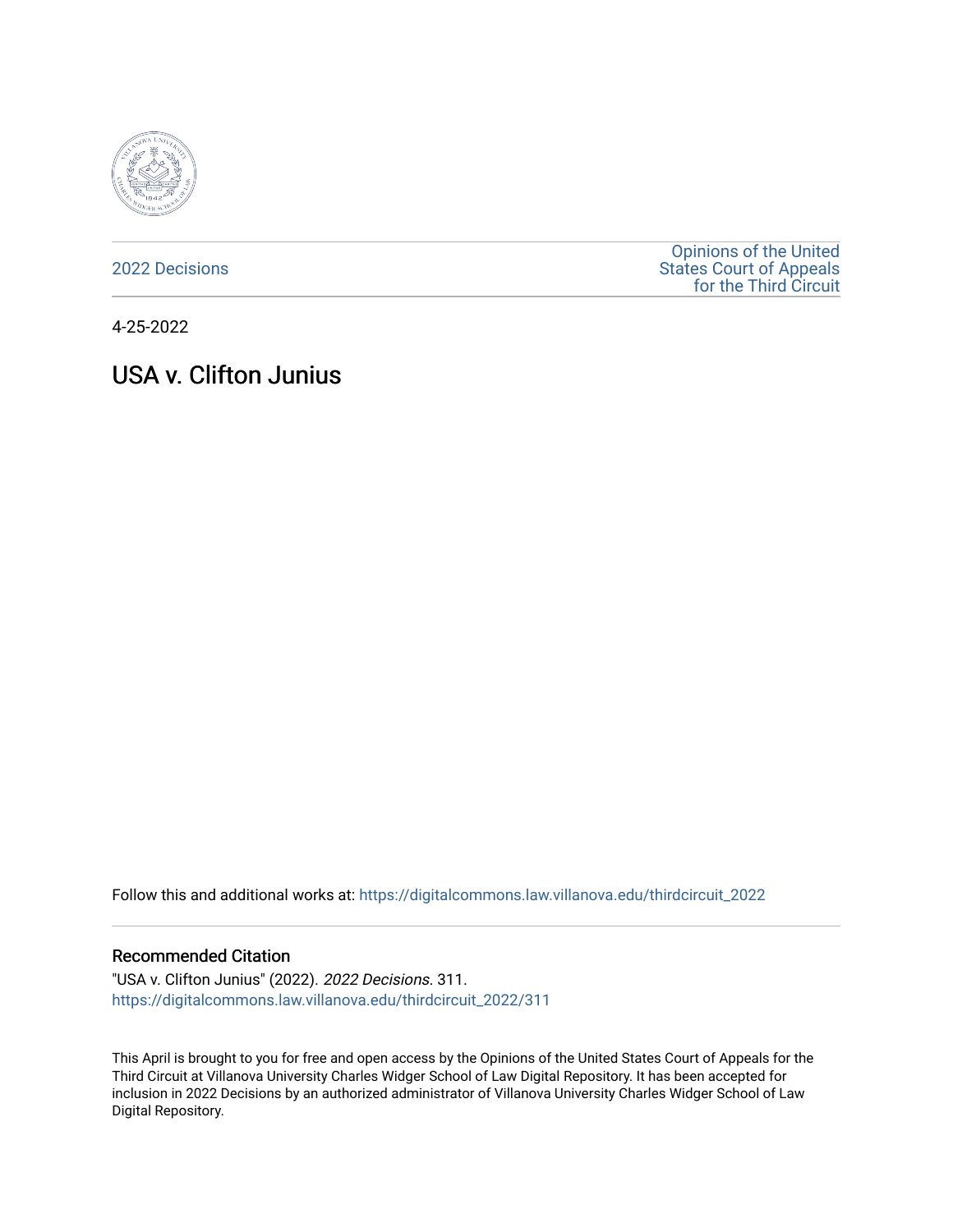# **BLD-105 NOT PRECEDENTIAL** UNITED STATES COURT OF APPEALS FOR THE THIRD CIRCUIT

# No. 21-3138 \_\_\_\_\_\_\_\_\_\_\_

\_\_\_\_\_\_\_\_\_\_\_

#### UNITED STATES OF AMERICA

v.

CLIFTON JUNIUS, also known as Max, also known as Tyjae, also known as Tyjae Ravenell, also known as Tyjae Jenkins, Appellant

On Appeal from the United States District Court for the Eastern District of Pennsylvania (D.C. Criminal Action No. 2:01-cr-00457-005) District Judge: Honorable Mitchell S. Goldberg

\_\_\_\_\_\_\_\_\_\_\_\_\_\_\_\_\_\_\_\_\_\_\_\_\_\_\_\_\_\_\_\_\_\_\_\_

\_\_\_\_\_\_\_\_\_\_\_\_\_\_\_\_\_\_\_\_\_\_\_\_\_\_\_\_\_\_\_\_\_\_\_\_

Submitted on Appellee's Motion for Summary Action Pursuant to Third Circuit LAR 27.4 and I.O.P. 10.6 March 17, 2022

Before: MCKEE, GREENAWAY, JR., and PORTER, Circuit Judges

(Opinion filed: April 25, 2022) \_\_\_\_\_\_\_\_\_

# OPINION\* \_\_\_\_\_\_\_\_\_

<sup>\*</sup> This disposition is not an opinion of the full Court and pursuant to I.O.P. 5.7 does not constitute binding precedent.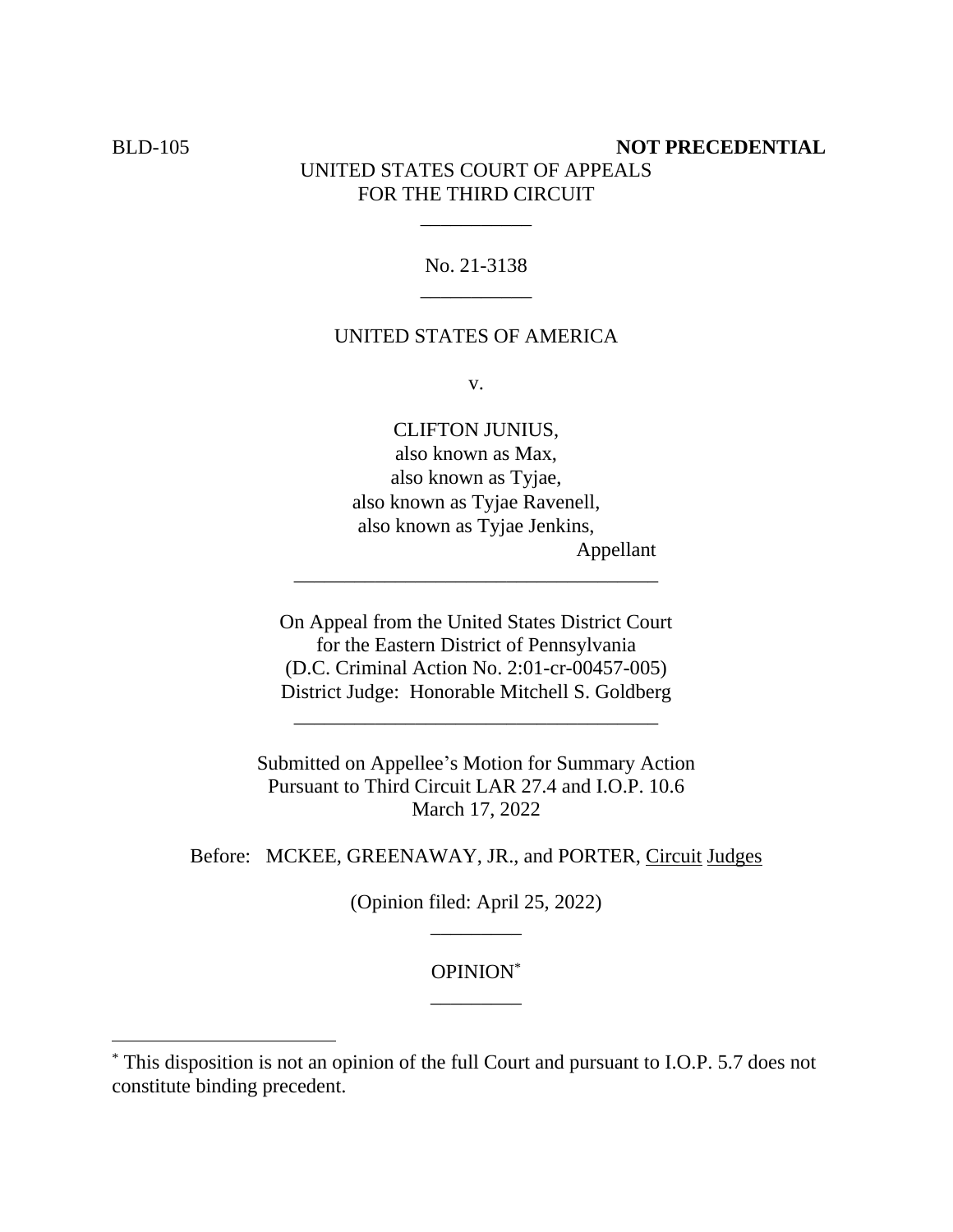#### PER CURIAM

Federal prisoner Clifton Junius appeals pro se from the District Court's decision denying his motion for compassionate release filed under 18 U.S.C. § 3582(c)(1)(A). The Government has moved to summarily affirm. For the reasons that follow, we grant the Government's motion and will summarily affirm the District Court's judgment.<sup>1</sup>

I.

In 2003, the District Court sentenced Junius to 40 years in prison and 10 years of supervised release after he pleaded guilty to (1) conspiracy to distribute more than 50 grams of cocaine base and (2) murder in furtherance of a continuing criminal enterprise. According to the Bureau of Prisons' publicly available inmate-locator website, see https://www.bop.gov/inmateloc/, Junius's projected release date, after accounting for possible good-conduct credit, is in 2033. In 2020, after exhausting his administrative remedies, he filed in the District Court a pro se motion for compassionate release. That motion, which the Government opposed, alleged that if he were to contract the COVID-19 virus, his various medical conditions would put him at increased risk for serious illness or death.

The District Court referred Junius's motion to a United States Magistrate Judge, who issued a report recommending that the District Court deny the motion for two

<sup>&</sup>lt;sup>1</sup> We also grant the Government's (1) request for leave to file its motion for summary affirmance and (2) request to be excused from filing a brief.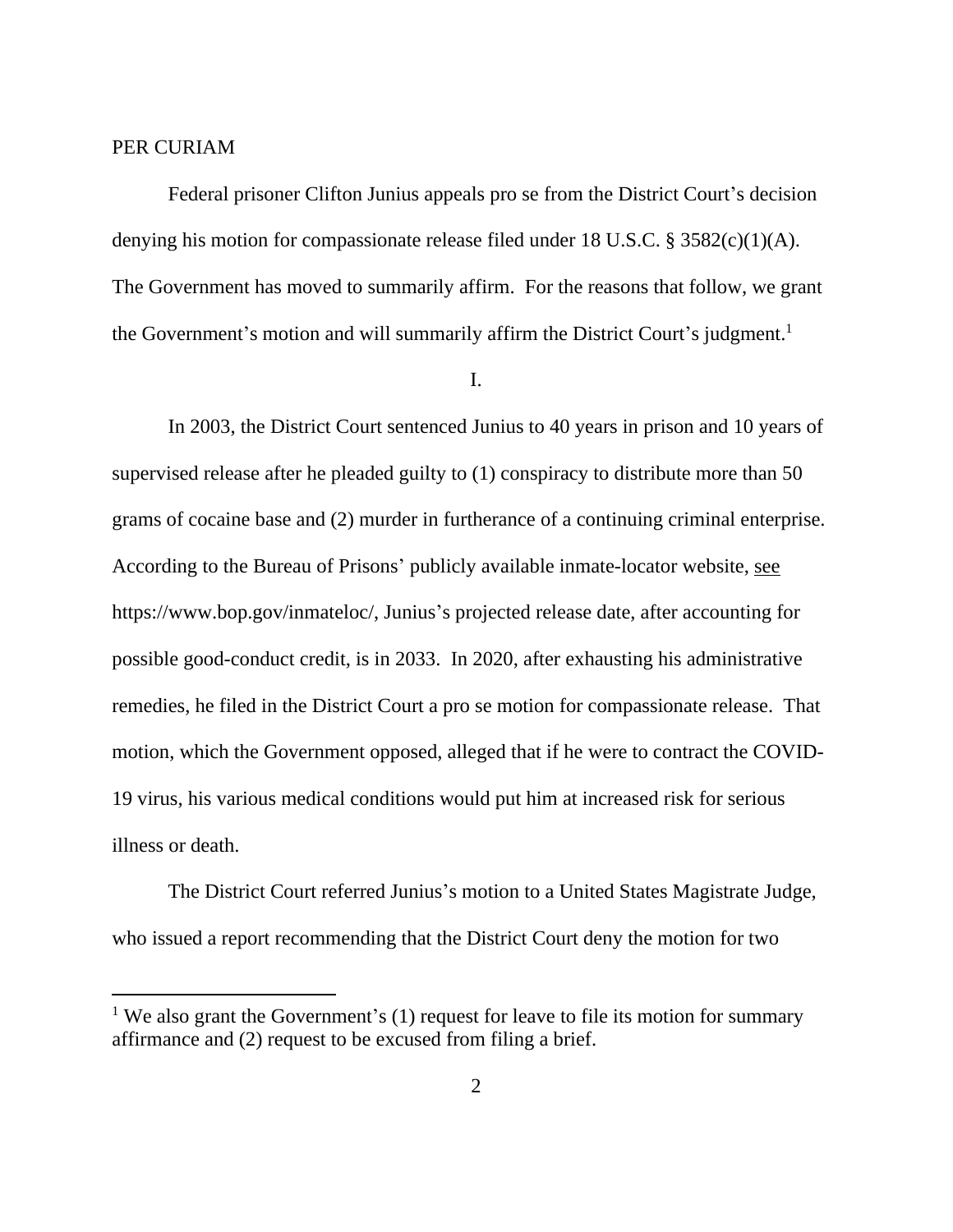reasons. First, because Junius had received the Moderna COVID-19 vaccine, his case failed to present "extraordinary and compelling reasons" for a sentence reduction. Second, the applicable 18 U.S.C. § 3553(a) factors in his case did not weigh in favor of a reduction. On November 3, 2021, the District Court overruled Junius's objections to the report, adopted the report in full, and denied Junius's motion for compassionate release. This timely appeal followed.<sup>2</sup>

#### II.

A district court may grant compassionate release if it finds that (1) "extraordinary and compelling reasons" warrant a reduction, (2) the applicable § 3553(a) factors do not counsel against a reduction, and (3) a reduction would be "consistent with applicable policy statements issued by the Sentencing Commission." 18 U.S.C.  $\S 3582(c)(1)(A);$ see United States v. Pawlowski, 967 F.3d 327, 329 & n.6 (3d Cir. 2020). We review a district court's denial of compassionate release for abuse of discretion. See Pawlowski, 967 F.3d at 330. Under this deferential standard, "we will not disturb the District Court's decision unless there is a definite and firm conviction that [it] committed a clear error of judgment in the conclusion it reached upon a weighing of the relevant factors." Id. (alteration in original) (internal quotation marks omitted). We may summarily affirm a district court's decision if the appeal fails to present a substantial question. See 3d Cir. I.O.P. 10.6.

<sup>&</sup>lt;sup>2</sup> We have jurisdiction over this appeal pursuant to 28 U.S.C.  $\S$  1291.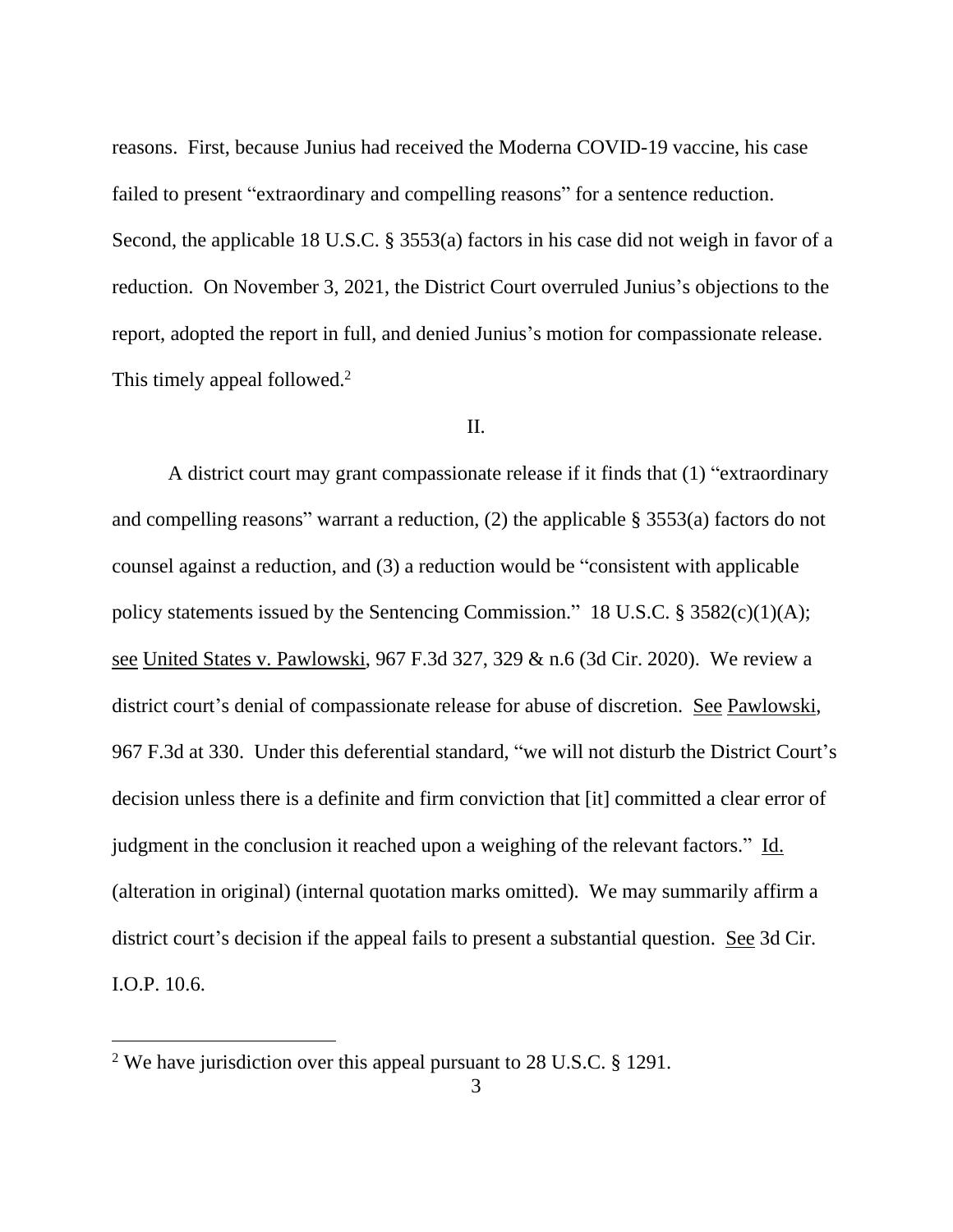In this case, we see no reason to disturb the District Court's conclusion that a balancing of the applicable § 3553(a) factors warranted denying Junius's motion for compassionate release. 3 Junius has a "serious criminal history," as "he participated in the distribution of large amounts of crack cocaine and committed a murder in exchange for \$5,000 and a partnership in the ongoing criminal enterprise." (Mag. J. Report 10.) Additionally, he still has over 10 years left until his projected release date. See Pawlowski, 967 F.3d at 331 (explaining that the length of time remaining on the movant's sentence "may—along with the circumstances underlying the motion for compassionate release and the need to avoid unwarranted disparities among similarly situated inmates—inform whether immediate release would be consistent with [the § 3553(a)] factors"). "Given this background," the District Court concluded that "it is clear that Junius's characteristics, the seriousness of his offenses, and the need to promote respect for the law, provide just punishment, afford adequate deterrence, and protect the public all weigh heavily against Junius's release." (Mag. J. Report 10.) And while the District Court "commend[ed] Junius for his rehabilitation effort [while in prison]," it concluded that this rehabilitation "is insufficient to overcome those factors that weigh heavily against his release." (Id. at 11.) The District Court did not commit "a clear error

 $3$  In view of our determination regarding the District Court's balancing of the  $\S 3553(a)$ factors, we need not decide whether Junius presented "extraordinary and compelling reasons" for a sentence reduction.